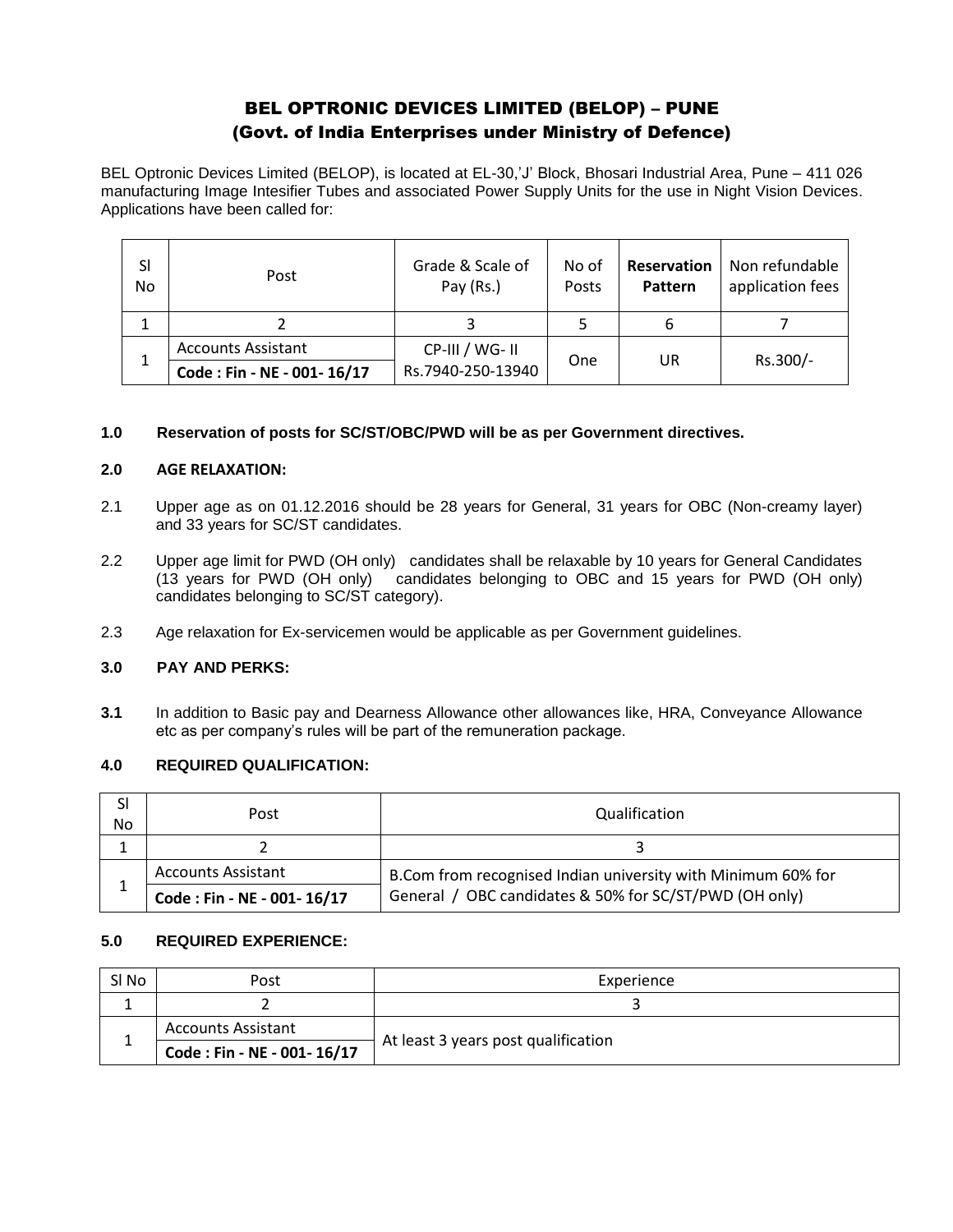# **6.0 REQUIRED SKILLS:**

| SI  | Post                       | <b>Skills</b>                                                                    |                         |  |
|-----|----------------------------|----------------------------------------------------------------------------------|-------------------------|--|
| No. |                            | <b>Essential</b>                                                                 | <b>Desirable</b>        |  |
|     | <b>Accounts Assistant</b>  | Knowledge of Computers, Must able to                                             | Knowledge of accounting |  |
|     | Code: Fin - NE - 001-16/17 | use MS-Word, MS-Excel proficiently and<br>able to send and received E-mails etc. | related software        |  |

## **7.0 SELECTION METHODOLOGY:**

- 7.1 The candidates meeting the criteria will have to attend the Written Test.
- 7.2 The written tests (Objective type) will consist of General Aptitude Test & Professional Knowledge Test

# **8.0 GENERAL CONDITIONS FOR WRITTEN TEST:**

- 8.1 The candidates have to produce a valid photo identity proof alongwith self attested Xerox copy of same I D proof while appearing for the written test.
- 8.2 The duration of the test shall be for 150 minutes, i. e, 2 ½ hours.
- 8.3 The venue, exact date and time for the written test shall be communicated by e- mail and will also be displayed on to the BEL website.

## **9.0 APPLICATION FEE:**

9.1 Candidates belonging to GEN / OBC category are required to pay the application fee in favour of "BEL Optronic Devices Limited" payable at Pune for Rs.300/- in Demand Draft drawn from any scheduled bank (preferably SBI). SC and ST candidates are exempted from payment of application fee. The application fee is non refundable. The candidate is required to write his/ her name on the reverse of the demand draft and Post applied for.

#### **10.0 GENERAL GUIDELINES:**

- 1. Candidates are advised to carefully read the full advertisement for details of eligibility criteria and selection modalities before submission of application. Candidates who do not produce the cast certificate (cast certificate for SC/ ST / OBC and Disability certificate for PWD (OH only) Candidates) in the specified format will be rejected and no further communication will be entertained.
- 2 Only those candidates who meet all the aforementioned eligibility criteria for the post shall be called for Written Test. Those who are unable to produce their Certificates in original for verification on the day of the Written Test for whatever reason, will not be considered.
- 3. Admit card for provisionally eligible candidates for the Written Test will be send through E mail. Candidates are required to possess a valid e-mail ID which is written in the application, so that intimation regarding written test/selection can be sent to candidates.

BELOP will not be responsible for not delivered/bounced back of any e-mail sent to the candidates.

# **Please note that the admit card will not be sent by post**.

4. Candidates employed in Govt. / Quasi Govt. and Public Sector Undertaking are required to submit the application through proper channel OR to produce "No Objection Certificate' at the time of Written Test; without which such candidate will not be allowed to appear for the interview.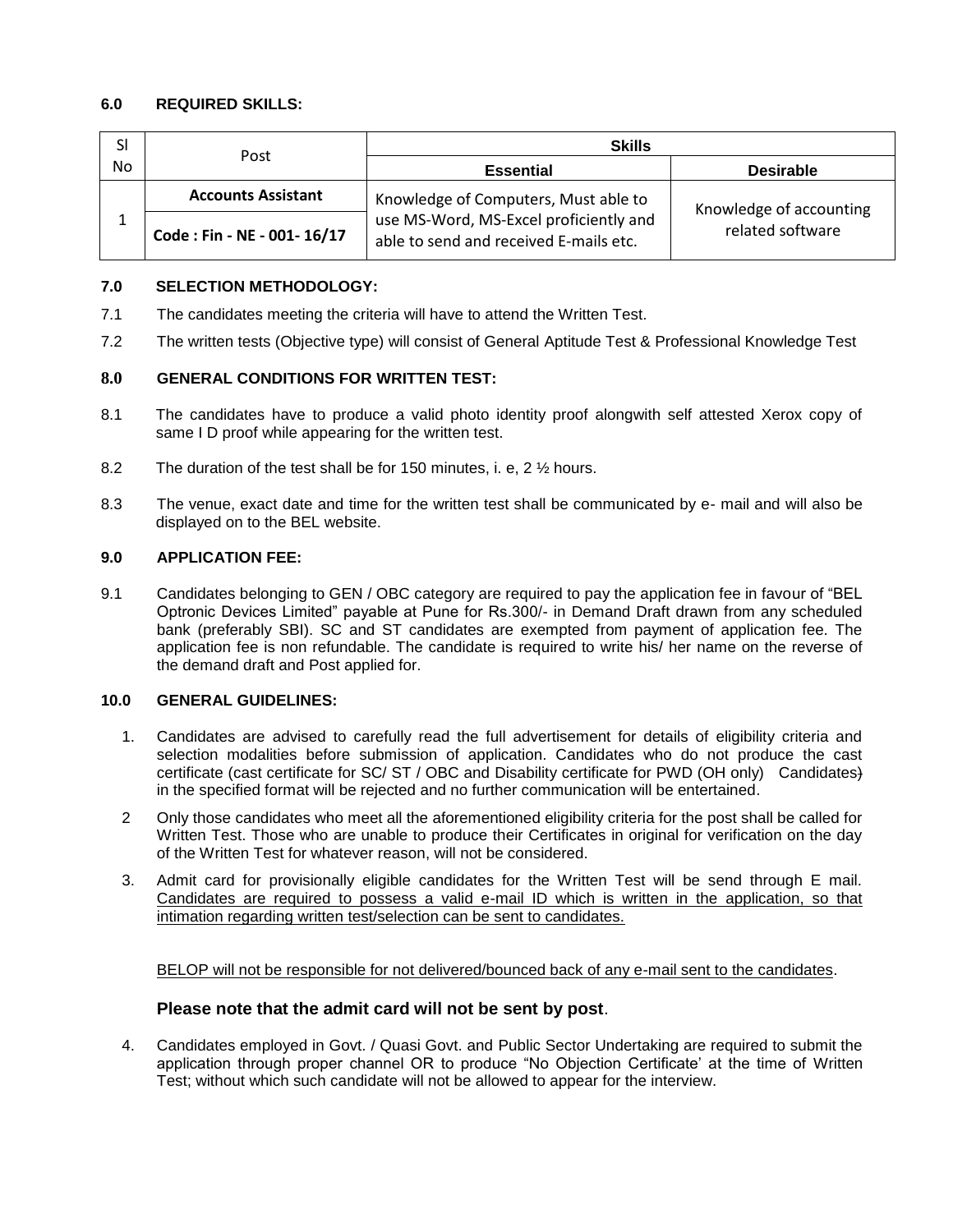- 5. The number of posts indicated above, may vary based on the actual requirement at the time of selection.
- 6. Applications that are incomplete, not in the prescribed format, without the required enclosures will be summarily rejected without assigning any reason and no correspondence in this regard will be entertained.

There will be no separate communication to any candidates on their non-selection at any stage.

- 7. All eligibility qualification should be recognized and from a recognized Institution/Board/Council/ University.
- 8. Applicants should have sound health. Appointment of selected candidates will be subject to their being found medically fit in the Pre-employment Medical Examination to be conducted as per Norms & Standards of Medical Fitness by a Civil Surgeon / Asst. Civil Surgeon and submit the medical report as per the requirements of the Company. No selected candidates will be appointed to any post in the Company unless he/she is declared medically fit by the Govt. Medical Authority / Company's medical authorities as per the medical fitness standards laid down by the Company.
- 9. **Reservation/Relaxation/Concession for OBC Non Creamy Layer (NCL) candidates** will be subject to submission of attested copy of OBC (NCL) certificate along with Declaration in the format prescribed by the Govt. of India for "Appointment in Central Govt. Posts" issued by the competent authority at the time of document verification. Income Certificate will not be considered as OBC Certificate.
- 10. **Persons suffering from not less than 40% of the relevant disability** (Orthopedically handicapped) shall only be eligible for the benefit for PWD (OH only) subject to submission of Disability Certificate issued by a Government Medical Board in the format prescribed by Govt. of India.
- 11. Candidature is liable to be rejected at any stage of recruitment/eligibility/selection process or after joining, if any information provided by the candidate is not found in conformity with the criteria mentioned in the advertisement. The candidature is also liable for rejection at any stage if BELOP comes across any evidence/knowledge that the qualification, experience and any other particulars indicated in the application/other forms/formats are not recognized/false/misleading and/or amounts to suppression of information/particulars which should have been brought to the notice of BELOP.
- 12. Mere submission of application does not guarantee the adequacy of candidature for being considered for further selection process.
- 13. Management reserves the right to cancel/restrict/enlarge/modify/alter the recruitment/selection process, if need so arises, without issuing any further notice or assigning any reason thereafter.
- 14. Online application forms will not be entertained.
- 15. There is no provision of re-checking / re-evaluation of written test answer sheet. Hence, such request from the candidate will not be entertained.
- 16. The candidature of the candidate at all stages of the selection process shall be provisional in nature.
- 17. Mobile phones / pagers/ iPad / iPod / Tablets / Calculators or any other such electronic device is strictly prohibited inside the examination hall. Candidates are advised not to carry the same to the examination hall. Possession of any electronic device inside the examination hall may lead to disqualification of candidature of the candidate.
- 18. In case a candidate submits more than 01 application for same post, the application against which is deposited shall only be considered, the application with the latest registration number shall only be considered.